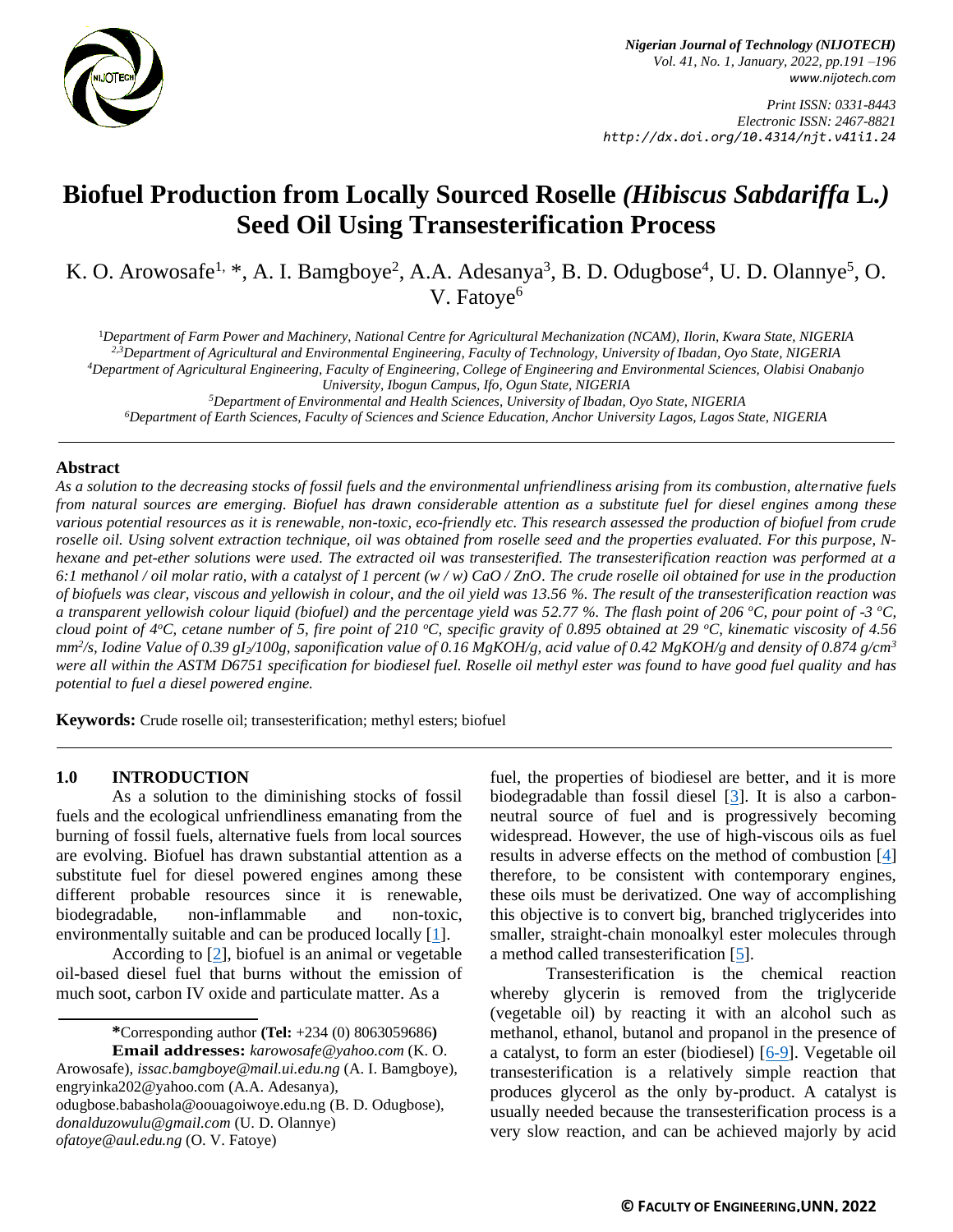catalysis or base catalysis [\[1\]](#page-4-0). Biofuel can be produced from extensive variety of oilseed plants and animal fats. Edible and non-edible oils can be used for biofuel production. It is also possible to use oil from Jatropha, melon, soybean, sugar cane and "used oil" to produce biofuel [\[5\]](#page-4-4).

As a prospective feedstock, a new contender of *Hibiscus specie* crops is evolving: roselle seed oil. A native tropical African plant, Roselle (*Hibiscus sabdariffa*  L.), is a member of the Malvaceae family which is known by many common names especially in tropical countries such as *Zobo, Dawadawa, Bosto,* Roselle etc. It is an important annual crop successfully grown in tropical and sub-tropical climates. The most commonly consumed part of the plant is the calyx (sepals) surrounding the fruit (capsule) [\[10\]](#page-5-0). The only known product of this crop in Nigeria at the moment is the non-alcoholic beverage drink called *Zobo* that people use to rejuvenate themselves regardless of era, ethnic and religious background [\[11\]](#page-5-1).

The seed has been discovered to be a source of oil with characteristics akin to that of crude olive oil but the plants from which useful oil could be obtained are wasted in their cultivation centres after which the farmer might have taken the quantity required for calyce production for the next planting period  $[11]$ . Several studies have already been conducted on roselle seed oil. In a commercial context, however, this oil is not currently widely used in Nigeria, with comparatively few competing of medicinal and food uses, a fact that prompted the evaluation of its potential for biofuel production.

# **2.0 MATERIALS AND METHODS**

In this research, sample of roselle (*Hibiscus sabdariffa* L) seeds as shown in Figure 1 were obtained from a local market in Nigeria. Foreign materials and dirt lodging within the seeds were removed and air dried. All reagents used in this research were analytical grade and were used without further purification.



**Figure 1:** Roselle seed sample

# *2.1 Roselle seed oil production*

# *2.1.1 Oil extraction*

The oil was extracted using the cold macerationsolvent extraction method. 1000 g of *Hibiscus sabdariffa*  L. was weighed and blended using an electric blending machine (National Model MX-915C, Japan) to a coarse particle size in order to increase its surface area, as particle size has an effect on the yield of oil as reported by [\[12\]](#page-5-2). The blended *Hibiscus sabdariffa* L. was soaked in 1 litre of Hexane and 1 litre of Ether solutions. The mixture was then kept for 24 hours for settling after which the oilsolvent mixture was decanted. The decanted mixture was concentrated at a temperature of 65 ºC in a rotary evaporator to release n-Hexane and Ether solutions. After filtration, the resulting biomass was collected and dried. The oil yield as shown in figure 2 was evaluated as the ratio of the weight of oil extracted to the weight of the Roselle oilseed powder sample. This is mathematically expressed as:

| % oil yield                            |     |
|----------------------------------------|-----|
| weight in grams of oil extracted $(g)$ |     |
| weight in gram of oil sample( $q$ )    | (1) |



**Figure 2:** Crude Roselle Oil

# *2.2 Biodiesel production*

The flow chart showing the unit operation involved in biofuel production is as shown in Figure 3.

# *2.3 Mixing of catalyst and methanol*

A heterogeneous catalyst was employed in this reaction. For adequate dissolution of the catalyst, 1 g of ZnO and CaO were added to 60 ml of methanol and mixed thoroughly for 5 minutes.

# *2.3.1. Transesterification*

Transesterification is the process in which nonedible oil is allowed to chemically react with alcohol.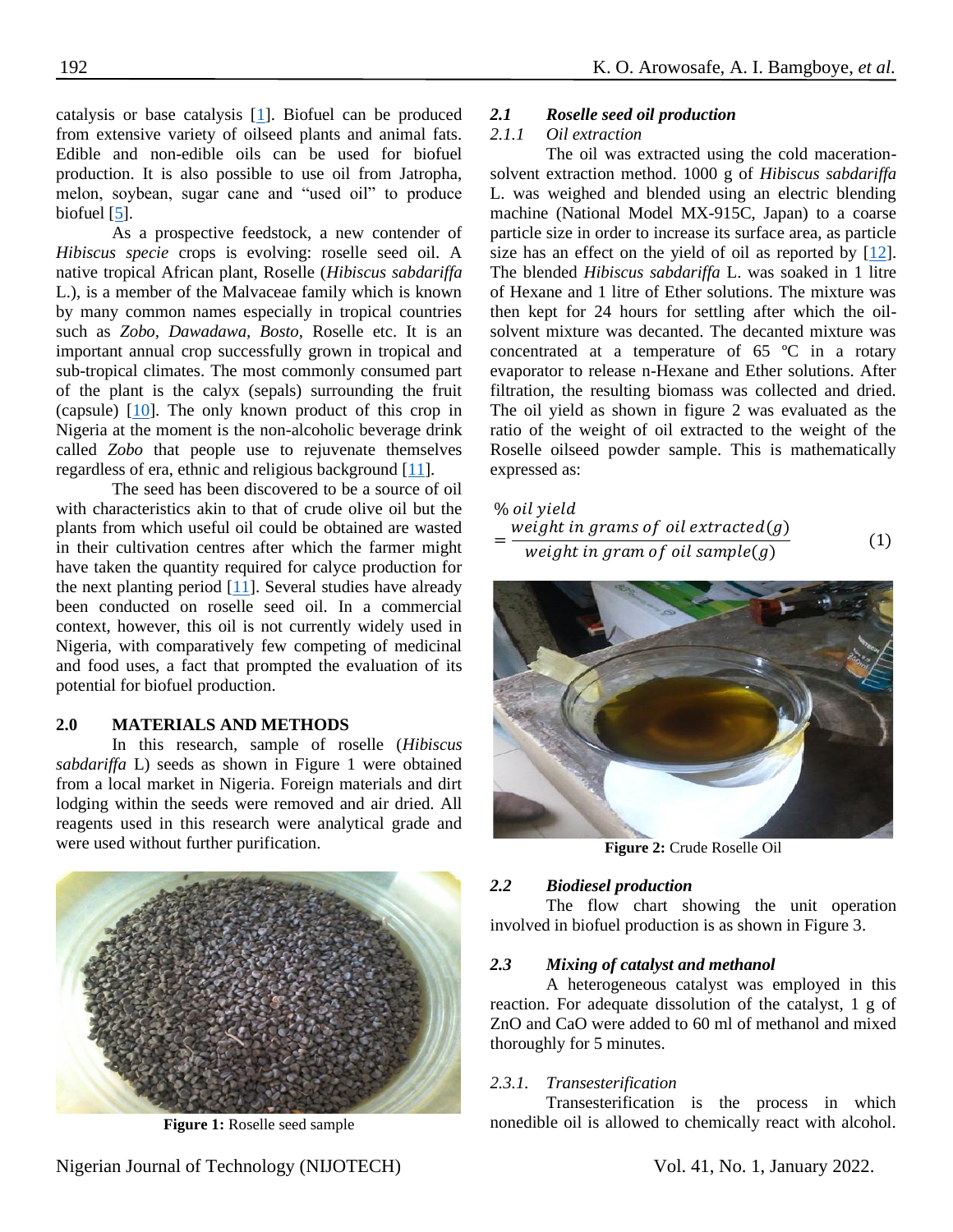The premixed mixture of catalyst with methanol was poured into the roselle oil in a conical flask in ratio 6:1:1 (methanol: catalyst: oil). A magnetic stirrer regulatory hotplate was then used to stir and heat the conical flask containing the solution for 60 minutes at a temperature of 60 <sup>o</sup>C.



**Figure 3:** Flow chart of unit operations for biofuel production

#### *2.3.2. Settling*

After stirring the solution for 60 minutes, it was allowed to settle for 24 hours under gravity in a flask separator. Two distinct layers were clearly seen. The bottom layer comprised of unreacted oil, glycerin, catalyst and impurities. The top layer was made up of biofuel and excess alcohol.

#### *2.3.3. Separation of biodiesel*

The biofuel was separated from the residue layer consisting of glycerin, excess alcohol, catalyst, impurities and remnants of unreacted oil by flask separator.

#### *2.3.4. Washing*

After separation process, the roselle methyl ester was mixed and washed with warm distilled water to remove contaminants and allowed to settle under gravity. This was performed until the transparent water in the separating funnel was seen below the biofuel.

# *2.3.5. Drying*

By placing it on a hot plate, the washed sample was dried, and excess water was removed from the biofuel.

#### *2.3.6. Storage*

The biofuel produced was measured using a measuring cylinder which was then stored for evaluation.

# *2.4 Evaluation of biofuel yield*

The percentage yield of methyl ester was evaluated as the proportion of biofuel weight to roselle oil weight used.

Method

\n
$$
= \frac{\text{weight of methyl ester produced (g)}}{\text{weight of oil (g)}}\tag{2}
$$



**Figure 4:** Roselle Methyl Ester

# *2.4.1 Determination of Some Roselle Biofuel Properties*

Some of the fuel properties were determined at the Department of Petroleum Engineering, University of Ibadan, Ibadan, Nigeria, using the conventional techniques of the American Society for Testing and Materials (ASTM 6751). Cannon-Fenske Capillary Viscometer tube was used to determine the kinematic viscosity of the oil samples using the technique in ASTM D445. Based on the method described in ASTM D1298, the specific gravity of the fuel samples was evaluated using a pycnometer. The flash point of the oil specimens was determined by heating the fuel sample in a stirred container and passing a flame over the fluid surface using the Pensky Martens flash point closed device as outlined in ASTM D93. As defined in ASTM D97, by cooling the sample at a defined pace, the pour point of the fuel sample was determined and the sample was examined for flow at  $3 \degree C$  intervals. The lowest sample motion temperature was noted as the pour point. Also, as described in ASTM D2500, the fuel sample cloud point was evaluated by visually checking for a haze in the normally clear fuel, while the fuel was cooled under carefully controlled conditions. The acid value was determined using a pH-sensitive electrode according to the ASTM D 664 test method. The oil sample's saponification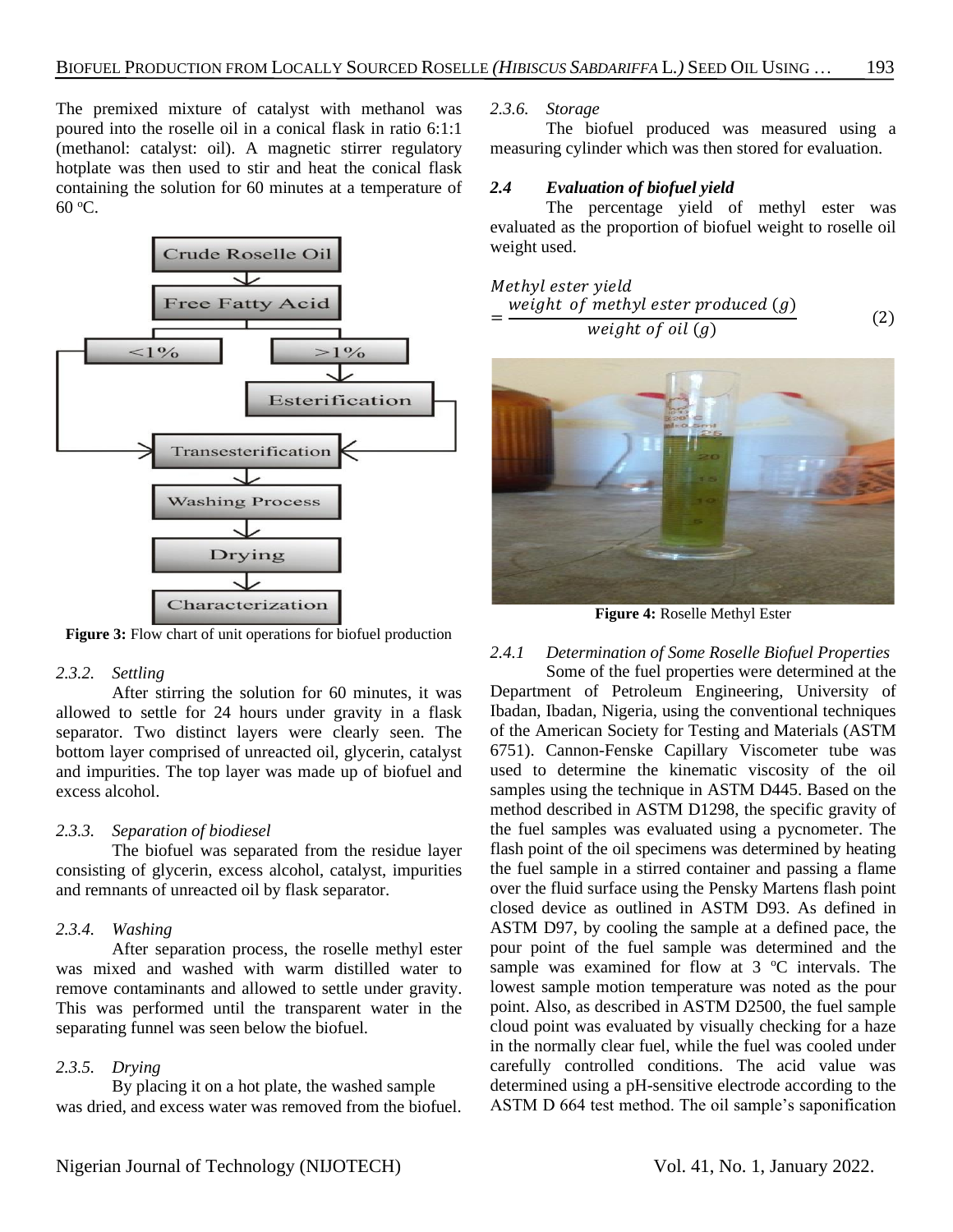value, iodine value, and acid value were determined using the technique outlined in the formal and tentative techniques of the American Oil Chemists Society (AOCS).

#### **3.0 RESULTS AND DISCUSSION**

The results collected in this study include mass of milled roselle seed sample, mass of roselle seed oil, percentage oil yield, roselle oil properties and roselle methyl esters fuel properties as shown in Tables 1 and 2.

| Table 1: Properties of extracted crude roselle oil |  |
|----------------------------------------------------|--|
|----------------------------------------------------|--|

| <b>Properties</b>                                  | <b>Seed Oil</b> |
|----------------------------------------------------|-----------------|
| Free fatty acid %                                  | 0.433-2.300     |
| Iodine number (g $I2/100$ g)                       | 111.4           |
| Saponification value mgKOH/g                       | 125.6           |
| Refractive index $(40^{\circ}$ C) ms- <sup>1</sup> | 1.4562          |
| Moisture content %                                 | 4.0             |
| Peroxide value meq/kg                              | 5.9-9.0         |
| Specific gravity                                   | 0.956           |

#### *3.1 Characterization of the Extracted Crude Roselle Oil*

The oil content of the roselle seed obtained in this study was 13.56 %, which was low compared to the yield obtained by [12, 13]. The extracted oil of roselle seeds was subjected to physiochemical analysis using the AOAC (1984) and AOCS (1994) standards methods and the results obtained are shown in Table 1. The oil was yellowish in colour at room temperature with a free fatty acid value which ranged from 0.433-2.300 and refractive index of 1.4562 ms-1 . The FFA value obtained in this study was similar to the value reported by [\[12\]](#page-5-2) and [\[13\]](#page-5-3). The Saponification value obtained was comparable to the value reported by  $[14]$  but lower than the value reported by [\[15\]](#page-5-5). The values obtained for moisture content, iodine

number, peroxide value were quite similar to the values reported by [12].

#### *3.2 Roselle Oil Yield*

From the results, average oil yield from roselle seed was 13.56 %. The oil yield value obtained in this study was lower than the values obtained by [\[12\]](#page-5-2) that worked on the impacts of handling roselle seed parameters on its oil output and produced 24.5 percent roselle oil using hydraulic extraction technique. The reduced yield of oil achieved in this research can be ascribed to various variants, genetic, environmental, ecological, oil plant harvesting circumstances, and even the technique of extraction used.

#### *3.3 Roselle Methyl Ester Yield*

The transesterification process yielded 52.77 % roselle oil methyl ester on volume basis as shown in Table 2. This output is lower than the 78.80 % obtained by [\[14\]](#page-5-4) for biofuel production from *Hibiscus Cannabinus* but quite comparable to the value obtained by [\[16\]](#page-5-6) that reported a yield of 66.81 % for the biofuel produced from melon (*Citrullus colocynthis* L) seed oil methyl ester.

The low yield obtained in this study can be attributed to the difference in several process parameters such as: alcohol / oil molar ratio, catalyst used, temperature and time of reaction, moisture existence and free fatty acids (FFA).

#### *3.4 Characterization of the Biofuel*

The characterization of the biofuel produced was carried out. Some of the results are presented in Table 3 with their respective threshold set for biodiesel fuel standard (ASTM D6751) .

| <b>Table 2:</b> Roselle oil Methyl Ester yield |                          |                       |                |  |
|------------------------------------------------|--------------------------|-----------------------|----------------|--|
| <b>Experimental</b>                            | Volume of roselle oil/mL | Volume of roselle oil | Ester yield, % |  |
| runs                                           |                          | methyl ester/mL       |                |  |
|                                                | 40                       | 20.20                 | 50.50          |  |
|                                                | 45                       | 24.15                 | 53.67          |  |
|                                                | 50                       | 27.07                 | 54.14          |  |
| Average                                        |                          |                       | 52.77          |  |

| Table 3: Some properties of roselle biofuel against ASTM D6751 biodiesel standard |                    |                                 |  |
|-----------------------------------------------------------------------------------|--------------------|---------------------------------|--|
| <b>Property</b>                                                                   | Limit (ASTM D6751) | <b>Roselle Oil Methyl Ester</b> |  |
| Kinematic viscosity at $40^{\circ}$ C (mm <sup>2</sup> /s)                        | $1.9 - 6.0$        | 4.56                            |  |
| Density at $15^{\circ}$ C (g/cm <sup>3</sup> )                                    | $0.860 - 0.900$    | 0.874                           |  |

Cloud point  $({}^{\circ}C)$  Nd 4 Cetane number 55 55 54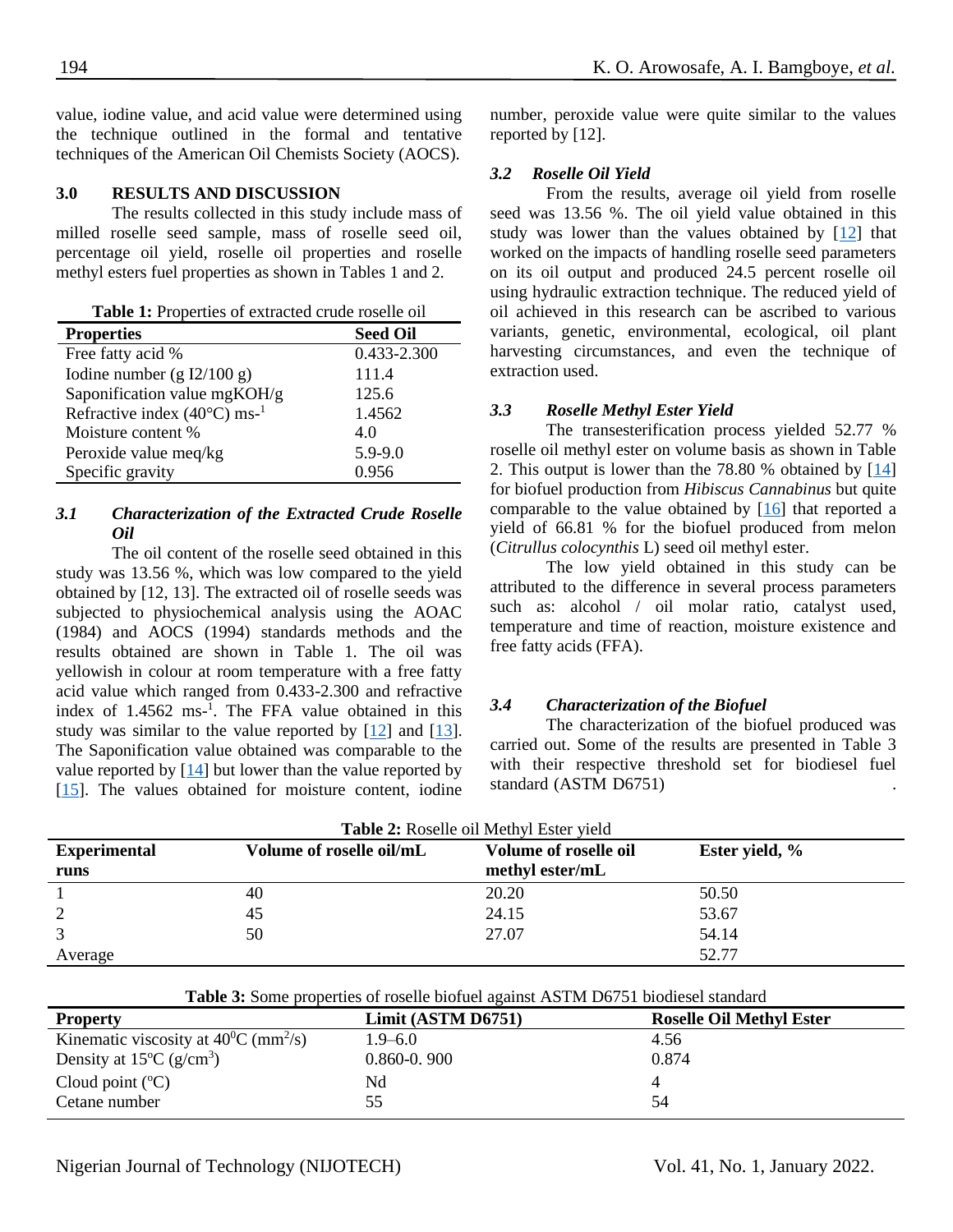| <b>Property</b>                | Limit (ASTM D6751) | <b>Roselle Oil Methyl Ester</b> |
|--------------------------------|--------------------|---------------------------------|
| Flash point $(^{\circ}C)$      | >130               | 206                             |
| Pour point $({}^{\circ}C)$     | Nd                 | -3                              |
| Fire point $({}^{\circ}C)$     | Nd                 | 210                             |
| Acid Value ( $MgKOH/g$ )       | < 0.80             | 0.42                            |
| Iodine Value (g $I_2/100$ g)   | Nd                 | 0.62                            |
| Saponification Value (MgKOH/g) | Nd                 | 0.16                            |
| Specific Gravity at 29 °C      | < 0.9              | 0.895                           |

**Source:** Standard values of Biodiesel were extracted from the ASTM D6751; **Nd =**Not defined.

From the results obtained in Table 3, the Cetane number of the roselle methyl ester was 54 which is in agreement with the values reported by  $[17]$  and  $[19]$ . The flash point and fire point of the biofuel produced were 206 °C and 210 °C respectively. A higher flash point than the one reported by [\[17\]](#page-5-7) was obtained in this study however, it is in agreement with the ASTM D6751 biofuel standard.

The pour point and cloud point obtained for roselle biofuel were  $-3$  °C and  $4$  °C respectively. The low value recorded for the pour point agreed with the values reported by [\[17](#page-5-7)[-19\]](#page-5-8). This value indicated a limit to the use of the roselle biofuel in low-temperature conditions according to [\[20\]](#page-5-9). This challenge can however be adjusted by proper blending with the Conventional diesel [\[3\]](#page-4-2). The cloud point had no specified international standards but a higher value than the one reported by  $[17]$  was recorded. The density, kinematic viscosity and specific gravity for the roselle biofuel were in agreement with the trends reported in [\[21\]](#page-5-10), [\[19\]](#page-5-8) and [\[17\]](#page-5-7) The acid value of 0.42 MgKOH/g was recorded which is in accordance with the ASTM D6751 standard. Acid value is a parameter characterizing the degree of fuel ageing during storage as it gradually rises owing to biodiesel degradation [\[22\]](#page-5-11). The iodine number for roselle methyl ester was  $0.62$  gI<sub>2</sub>/100g. This indicates the chemical stability properties of the biofuel against oxidation. The greater the iodine value, the greater the double bond number and therefore the lower its stability [\[23\]](#page-5-12).

#### **4.0 CONCLUSIONS**

As shown in this research, roselle seeds as agricultural by-products of the roselle processing industry could be channeled into sustainable use as demonstrated. This research shows that in the presence of a heterogeneous catalyst (ZnO and CaO), biodiesel can be effectively produced from crude roselle seed oil through transesterification with methanol. Some of the properties of the roselle methyl ester investigated in this study showed better results which did not deviate from the ASTM D6751 standard. It may therefore be concluded that

the biofuel produced from crude roselle oil is a prospective fossil diesel substitute.

# **REFERENCES**

- <span id="page-4-0"></span>[1] Meher L. C.; Sagar D. V.; Naik S. N., "Technical aspects of biodiesel production by transesterification-a review", *Renew. Sustainable Energy. Rev.,* 10, 2006, pp. 248-268.
- <span id="page-4-1"></span>[2] Oliveira L. E., Da Silva M. L. "Comparative study of calorific value of rapeseed, soybean, jatropha curcas and crambe biodiesel". *Renewable Energy and Power Quality Journal.* 11, 2013, pp. 1-4
- <span id="page-4-2"></span>[3] Hassan A. B. and Ayodeji O. V. "Benefits and challenges of biodiesel production in West Africa" *Nigerian Journal of Technology,* 38, 2019, pp. 621 – 62.
- <span id="page-4-3"></span>[4] Ramadhs A.S., Jayaraj S., & Muraleedharan C. "Use of Vegetable Oils as I.C engine Fuels: A Review*". Renewable Energy. 29,* 2005, pp. 727-742.
- <span id="page-4-4"></span>[5] Piyanuch N. and Sasiwimol W. "Biodiesel production from mixtures of vegetable oil and used cooking oil". *As. J. Energy Env.* 10, 2009, pp. 221- 229.
- <span id="page-4-5"></span>[6] Bilgin, A., Gülüm, M., Koyuncuoglu, İ., Nac, E., and Cakmak, A., "Determination of Transesterification Reaction Parameters Giving the Lowest Viscosity Waste Cooking Oil Biodiesel", *Procedia - Social and Behavioral Sciences,* 195, 2015, pp. 2492–2500.
- [7] Ehsan, M., & Chowdhury, M. T. H."Production of biodiesel using alkaline based catalysts from waste cooking oil: A case study", *In Procedia Engineering,* 105, 2015, pp. 638–645.
- [8] Musa, I. A. "The effects of alcohol to oil molar ratios and the type of alcohol on biodiesel production using transesterification process", *Egyptian Journal of Petroleum*, Egyptian Petroleum Research Institute https://doi.org/10.1016/j.ejpe.2015.06.007
- [9] Nascimento, F. A., Antônio, L., & Cavalcanti, P., "Sustainable Biodiesel Reactor Prototype